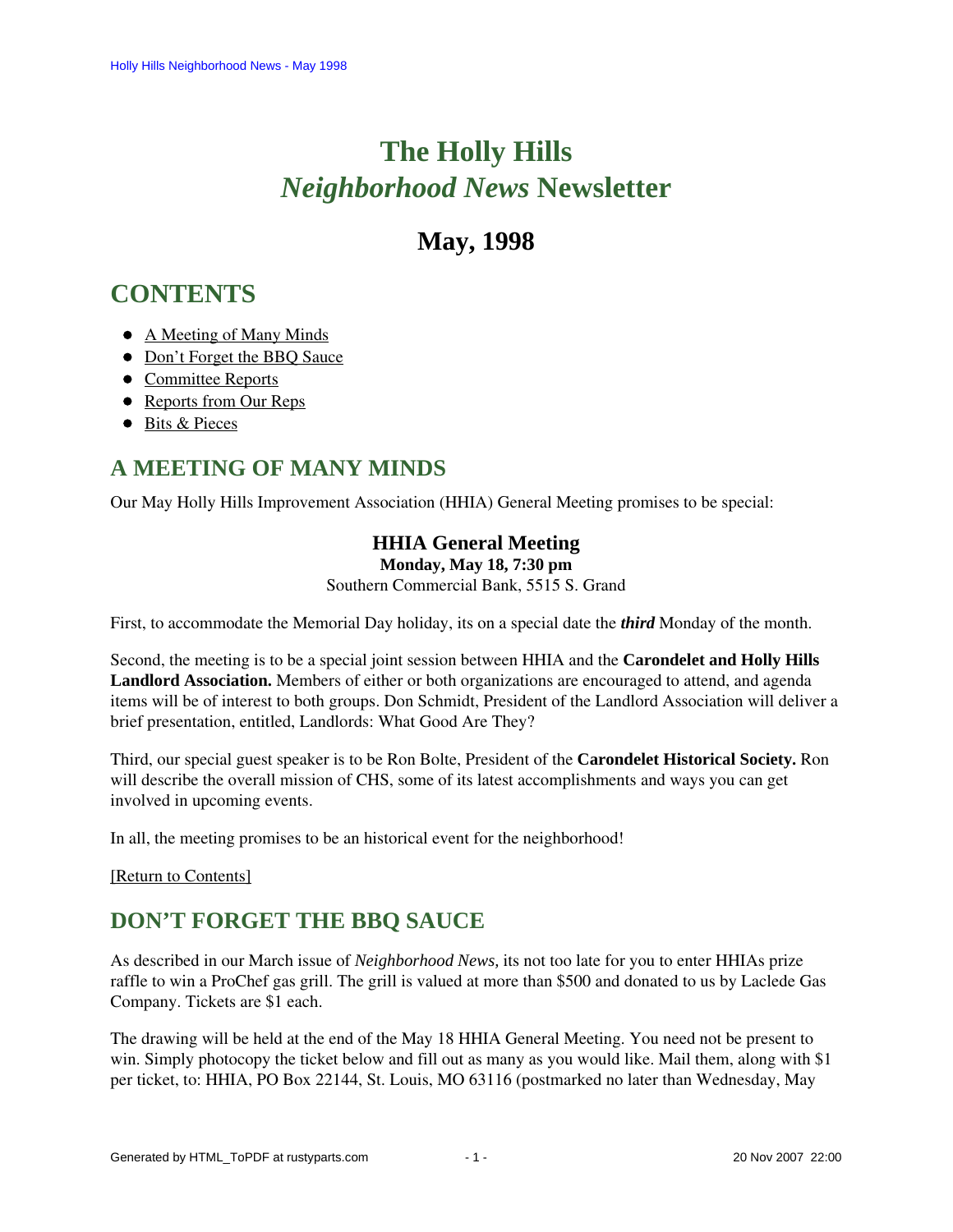#### 13) or bring them to the May 18 meeting.

#### **Giveaway Grill Raffle Ticket**

Name:

Address:

Phone:

Clip and photocopy as often as youd like. Return tickets and \$1 per ticket to HHIA, PO Box 22144, St. Louis, MO 63116. Please print legibly.

<span id="page-1-0"></span>[\[Return to Contents\]](#page-0-2)

# <span id="page-1-4"></span>**REPORTS FROM HHIA COMMITTEES**

- [Events/Fundraising](#page-1-1)
- [Welcoming Committee](#page-1-2)
- [Maintenance/Improvements](#page-1-3)
- [Beautification](#page-2-1)

#### <span id="page-1-1"></span>**EVENTS/FUNDRAISING**

Coming in May, we are holding HHIAs first **Volunteer Appreciation Open House** to thank the many, many individuals who have participated in HHIA projects. We look forward to reporting on the event in our July newsletter. If you are an HHIA volunteer, look for your invite in the mail soon.

#### [\[Return to Committee Report List\]](#page-1-4)

#### <span id="page-1-2"></span>**WELCOMING**

Our cookies and information packets continue to be a friendly and helpful way to welcome new residents to the neighborhood. We cant say it too often: keep those calls coming in (569-5708) when new neighbors move into your area! We will schedule a visit to them, usually within 30 days. Dont worry if you dont know your new neighbors name; we need only the address (and, if appropriate, apartment number).

[\[Return to Committee Report List\]](#page-1-4)

#### <span id="page-1-3"></span>**MAINTENANCE/IMPROVEMENTS**

In the area of Maintenance and Improvements, wed like to extend our thanks to **Parts America** and the **Okinawan Karate School,** our new neighbors on Morganford just north of Holly Hills. Both have been diligent to date at keeping their properties clean and well-maintained, nd we appreciate their efforts. In addition, working in cooperation with **Alderman Fred Wessels,** Parts America assisted us in removing the pay telephone from the outside of its building, as per their initial agreement with the neighborhood.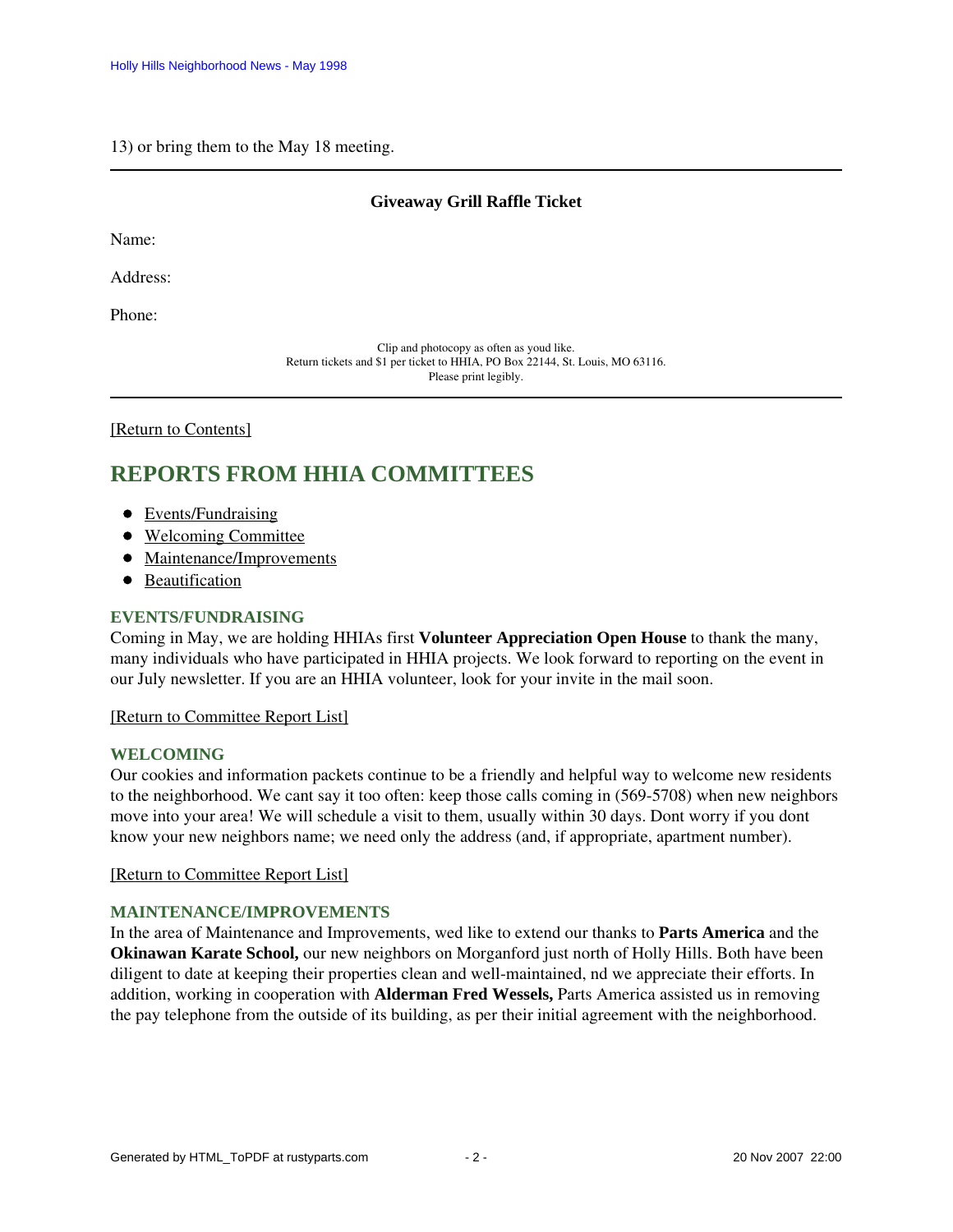### [\[Return to Committee Report List\]](#page-1-4)

#### <span id="page-2-1"></span>**BEAUTIFICATION**

The neighborhood has really been going to pot lately flower pots, that is. Driving or walking through the neighborhood, its hard not to notice the 30 large terra-cotta-colored flower pots, filled with decorative grasses and flowers, that now grace just about every niche of Holly Hills.

Our new pots were funded by a 1998 Neighborhood Greening Program grant through Gateway Greening, Inc., in cooperation with Missouri Botanical Gardens. The work involved in placing them, planting in them and maintaining them is all being completed through the diligence of Holly Hills residents like you! In April, ten very energetic volunteers teamed up to place the pots around the neighborhood. Special thanks goes to Dan Goetz, for the tremendously helpful use of his truck and his driving. Thanks Dan you are a great neighbor to us all.

Also in April, another group of volunteers continued efforts at the Bates Avenue train station shed (near Bates and Arendes), adding wild meadow flowers and other decorative plantings. Their efforts also are much appreciated.

## **You Can Help!**

If youd like to try your green thumb at gardening for the neighborhood, were always looking for new volunteers. Just give us a call at 569-5708, and well let you know when upcoming plantings are scheduled. Were also always looking for those interested in adopting one (or several!) of our flower beds or pots, helping to keep it lovingly watered through those hot St. Louis summers.

[\[Return to Committee Report List\]](#page-1-4)

[\[Return to Contents\]](#page-0-2)

# <span id="page-2-3"></span><span id="page-2-0"></span>**REPORTS FROM OUR REPS.**

• [State Representative Brian May, 108th District](#page-2-2)

### <span id="page-2-2"></span>**State Representative Brian May, 108th District**

Look in our July newsletter for a more complete summary of State Representative Brian Mays achievements during the current legislative session. Currently at the top of Mays list of goals is the passage of a House bill for which he is co-sponsor, implementing tougher laws against persistent sex offenders. Some of the clauses within his bill include easier public access to more detailed information about convicted sex offenders (so the public can be better informed if such individuals live, work or are otherwise present in their neighborhoods), as well as continued surveillance over convicted repeat sex offenders activities once they are released from incarceration. May notes a similar bill is moving through the Missouri Senate, and feels that either the House or Senate bill will be an improvement upon current laws.

### [\[Return to Representative List\]](#page-2-3)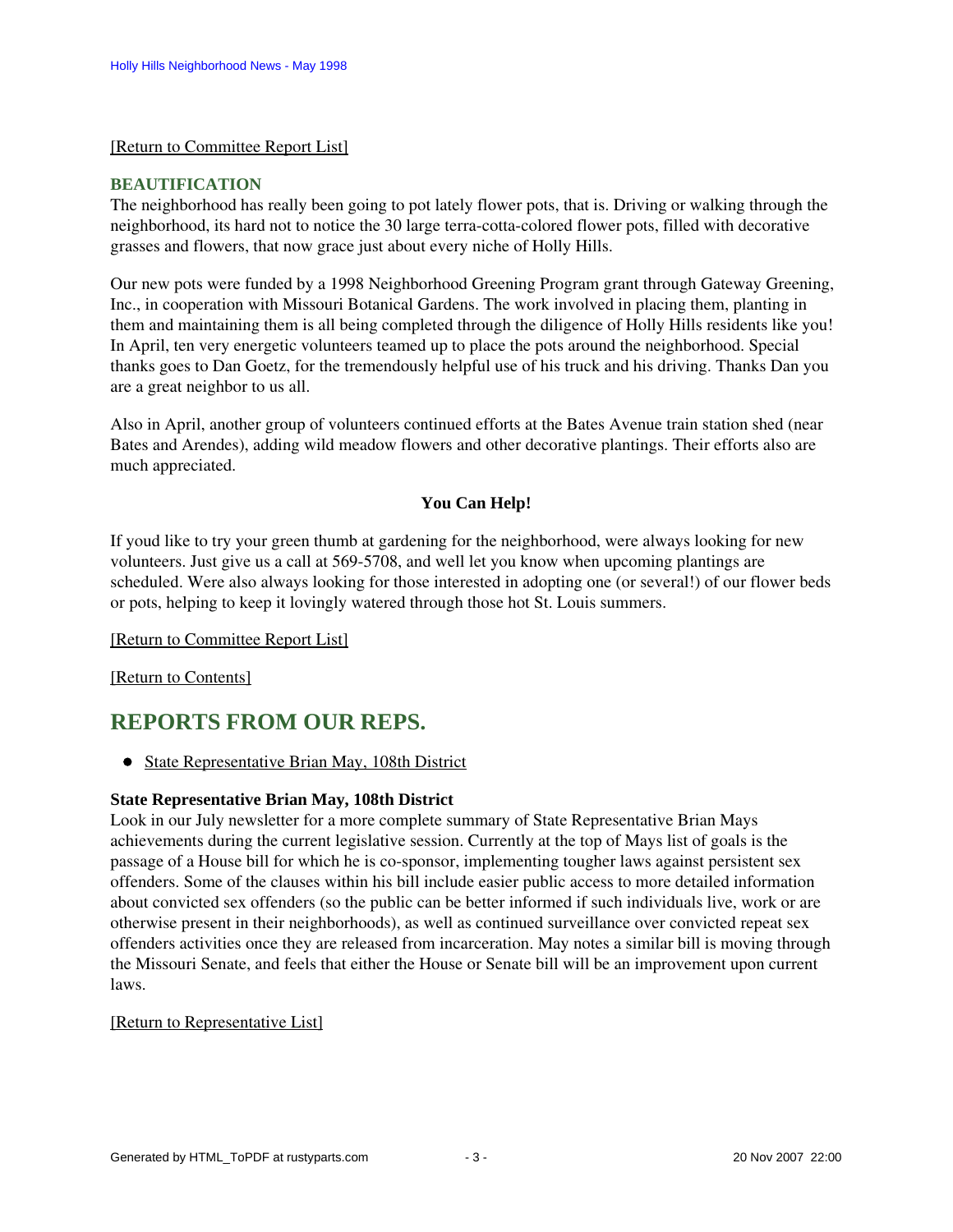[\[Return to Contents\]](#page-0-2)

# <span id="page-3-3"></span><span id="page-3-0"></span>**BITS & PIECES**

- [Pet Projects](#page-3-1)
- [Music to our Ears](#page-3-2)
- [Welcome, New Members](#page-4-0)

## <span id="page-3-1"></span>**Pet Projects**

**Aldermen Fred Wessels (13th Ward) and Matt Villa (11th Ward)** each are sponsoring reduced-cost pet vaccination and registration clinics, giving you the chance to save some money while still showing your dog or cat that you care. Each clinic is operated by the Health Department, conducted by licensed veterinarians and offers vaccinations, city licenses and microchipping.

Microchip implants for your pet (available for \$10) record your address and telephone number. With the chip (which is harmless and unobtrusive to your pet), if your pet is ever found by agencies such as the Animal Regulation Center or the Humane Society, he or she can be easily returned to you, even if his or her tags are missing.

Dates and locations for the pet clinics are:

### **Saturday, June 13**

1 pm - 3 pm Blow Middle School 516 Loughborough (sponsored by Alderman Villa)

# **Saturday, June 20**

1 pm - 3 pm St. Stephen Protomartyr Church 3949 Wilmington Ave. (sponsored by Alderman Wessels)

### [\[Return to Bits & Pieces Content\]](#page-3-3)

### <span id="page-3-2"></span>**Music to Our Ears**

Back by popular demand! The Carondelet Community Betterment Foundation is again coordinating the 1998 Carondelet Summer Concert Series. Every Sunday from June 7 through August 16, a different band will be performing at the music pavilion (near the boat house) in Carondelet Park, beginning at 6 pm.

The event is free! Just bring your blanket, your beverage and your buddies and enjoy the show. HHIA is proud to co-sponsor one of the concerts, so that we can be a part of bringing such a delightful program to area residents.

Below is the current agenda of scheduled bands: (Note all bands are subject to change.)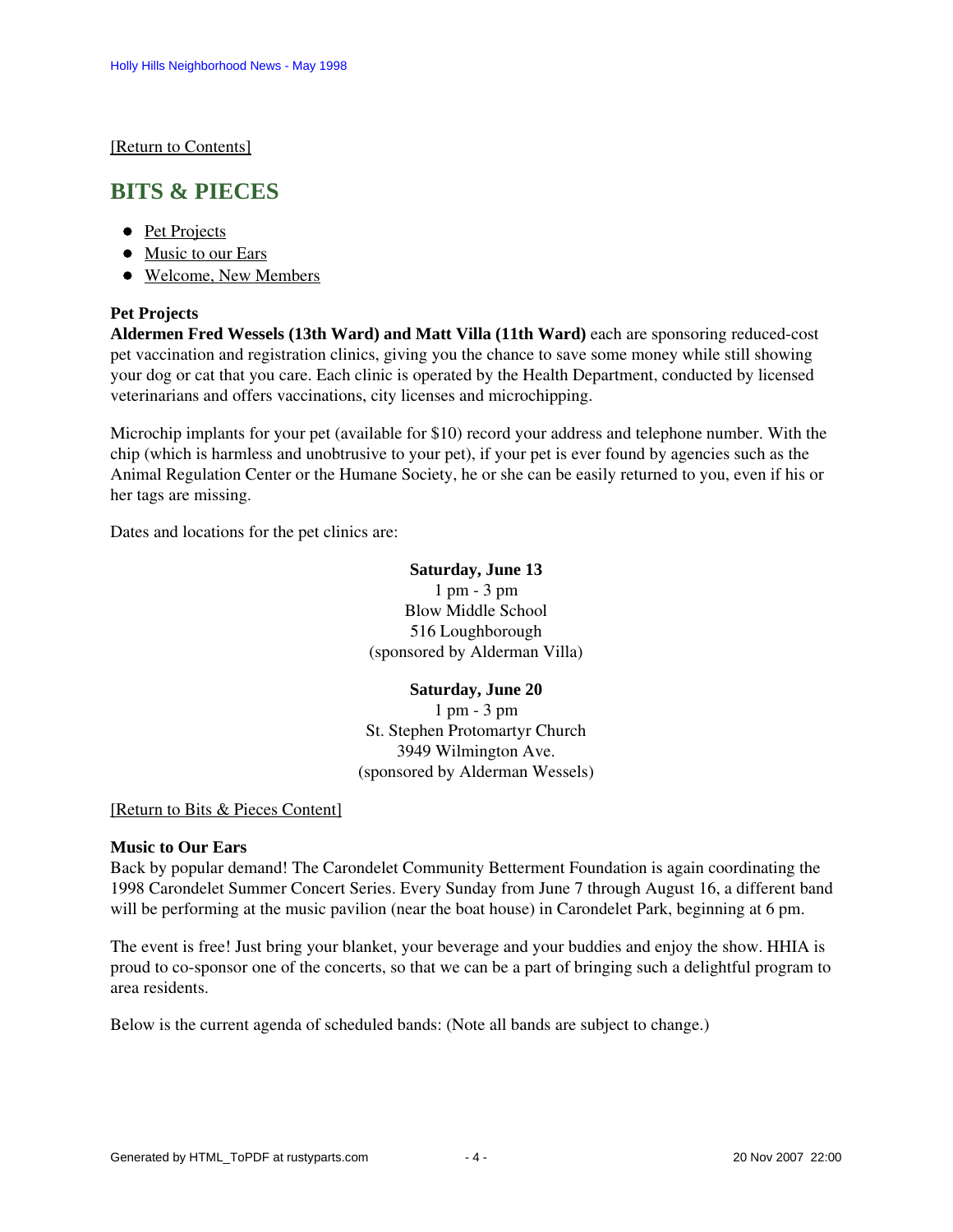#### **1998 Carondelet Summer Concert Series**

June 7 -- Gateway City Big Band and Anheuser Busch Employees Chorus June 14 -- Starlifters Air Force Band June 21 -- Waterloo German Band June 28 -- Presentations July 5 -- Gateway Brass Quintet July 12 -- The Sitze Family July 19 -- Fidgety Feet July 26 -- Swing Set

## **August 2 -- Poor People of Paris Vive le Holly Hills! HHIA is co-sponsoring this band**

August 9 -- Fantasy August 16 -- Michael Brooks Route 66

[\[Return to Bits & Pieces Content\]](#page-3-3)

#### <span id="page-4-0"></span>**Welcome, New Members**

Please join us in a warm welcome to our newest HHIA members:

#### **Business Membership**

• Mr. & Mrs. Joe Koppeis The Market Place of Holly Hills Grand and Iron

#### **Family Memberships**

- Barb Brockman on Leona
- $\bullet$  Michael J. Colona on Adkins
- Mary Jo Gordon and Stephen Growcock on Leona
- Amy Halpin & Daniel Haag on Toenges
- James Heine & Rose Marie Nester on Bowen
- Bill & Becky Koeller on Marwinette
- Jennifer & Robert Lang on Leona
- Mr. & Mrs. Vernon (Karen) McNeil on Burgen
- Amanda Moore on Bowen
- Mary ORourke on Coronado
- Guy Slay on Federer
- Ken & JoAnn Tillman on Alma